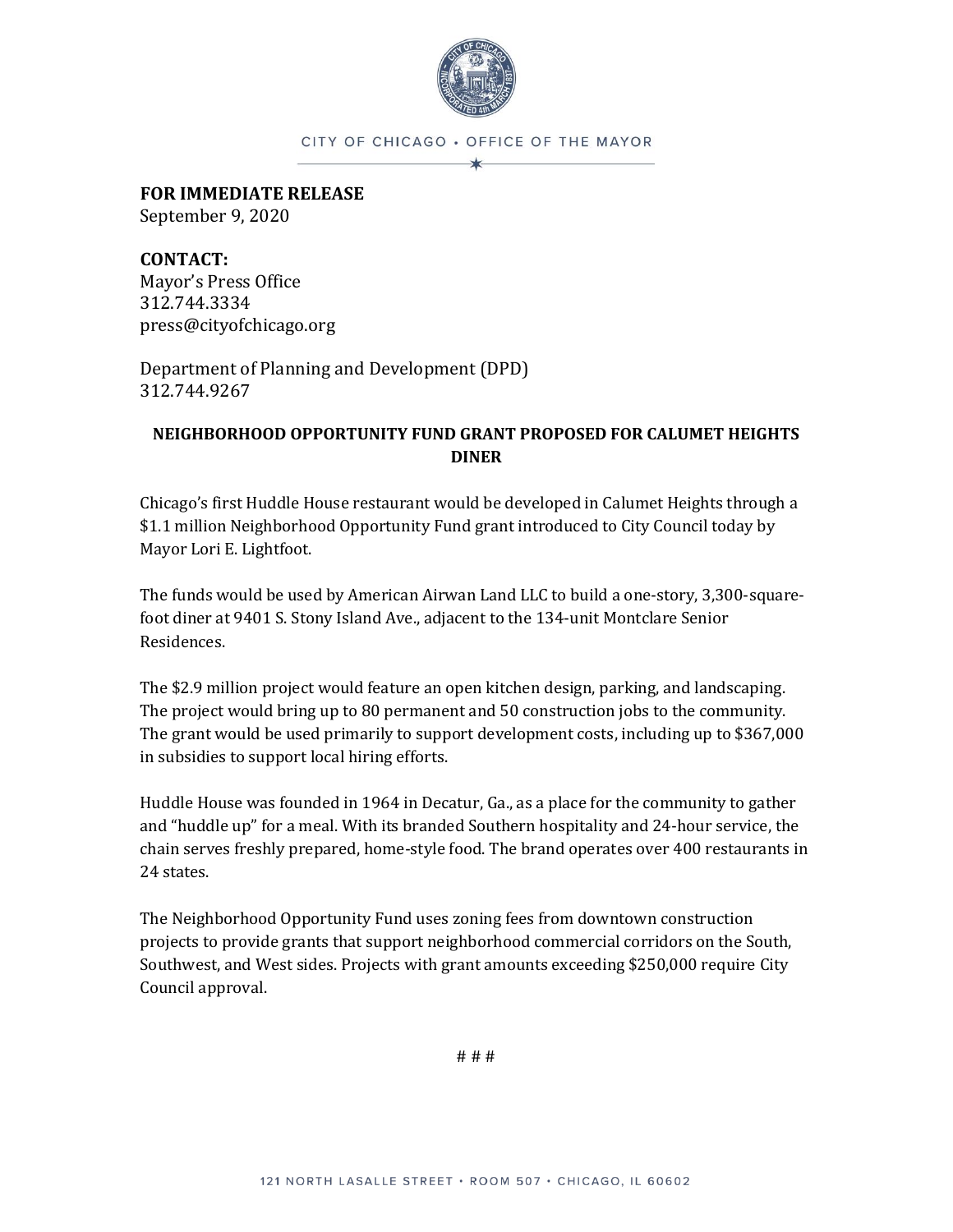

# **LAND SALE WOULD SUPPORT EXPANSION OF EL PASEO COMMUNITY GARDEN IN PILSEN**

The El Paseo Community Garden in Pilsen would be expanded through a proposed Cityowned land sale introduced to City Council today by Mayor Lori E. Lightfoot.

Located along the Sangamon Street right-of-way between Cullerton and  $21st$  streets, the garden would be expanded onto .47 acres of adjacent land at 947 W. Cullerton Ave. The land would be sold for \$1 to the NeighborSpace land trust, which would own and insure the property for use by local residents.

First planted in 2009, the garden lies adjacent to the El Paseo Trail, a planned multi-purpose path about four miles long that would connect the Pilsen and Little Village communities. It uses land along the proposed pathway for raised beds, an apiary, native paintings, and other community activities.

A community-led planning process would help to design and build-out the expansion area over the next three years.

# # #

# **LAND SALE WOULD SUPPORT DEVELOPMENT OF NEW HQ FOR SCAFFOLDING COMPANY IN NORTH LAWNDALE**

The development of a new, 12,750square-foot scaffolding company headquarters in the Roosevelt Cicero Industrial Corridor would be supported through a City-owned land sale introduced to City Council today by Mayor Lori E. Lightfoot.

The 1.5-acre vacant parcel at 1319 S. Kilbourn Ave. would be sold to United Scaffolding Inc. for its appraised value of \$325,000 to facilitate construction of the \$1.1 million facility.

The complex would enable the company to consolidate its operations from a nearby location. It would include a 2,400-square-foot, two-story office building; a 10,400-squarefoot, single-story warehouse; and outdoor storage space. The development is expected to create 10 new permanent jobs while retaining 15 current positions.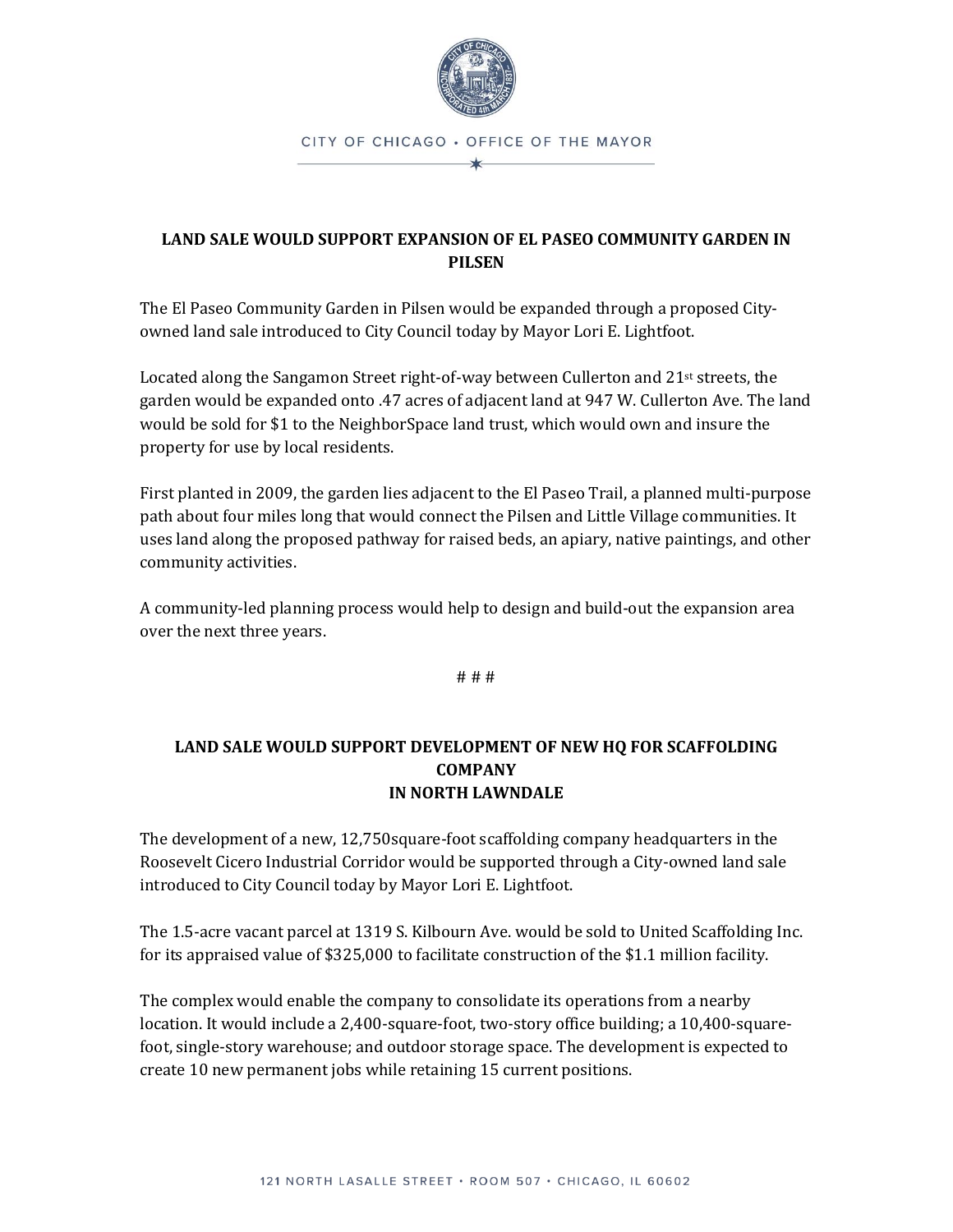

Vacant since 1951, the City acquired the parcel in 1999.

Founded in 2014, the Chicago-based company rents and installs scaffolding, protection canopies, safety netting and other systems for a variety of worksite needs.

# ##

## **LAND SALE WOULD SUPPORT NEW "AUBURN PARK" METRA STATION**

A new Metra station serving Auburn Gresham would be developed at 79th St. and Lowe Ave. through a City-owned land sale introduced today to City Council by Mayor Lori E. Lightfoot.

A .63-acre City parcel at 651 W. 79<sup>th</sup> St. would be sold to Metra for \$10 and developed as a parking lot. The site would be combined with a .51-acre privately-owned parcel at 615 W. 79th St. to create an entry plaza and station facilities west of the Metra tracks. The City would reimburse Metra \$51,700 for the purchase of the private parcel.

The \$30 million project along Metra's Rock Island line would include a station with a center island boarding platform, benches, warming shelter, elevators, and other passenger amenities.

The station is expected to be completed in 2022.

# # #

### **LANDMARK STATUS PROPOSED EAST SIDE SCHLITZ BREWERY TIED HOUSE**

The 113-year-old former Schlitz Brewery Tied House on the East Side would be designated an official Chicago landmark under a Commission of Chicago Landmarks recommendation submitted to City Council today.

The two-story structure at 9401 S. Ewing Ave. represents a distinct building type with recognizable features that convey the economic prominence of the brewery industry in Chicago during the late 19th and early 20th centuries.

Designed by architect Charles Thisslew, the tied house exemplifies aspects of Queen Anne and Tudor Revival styles including dark face brick, limestone accents, metal cornice work,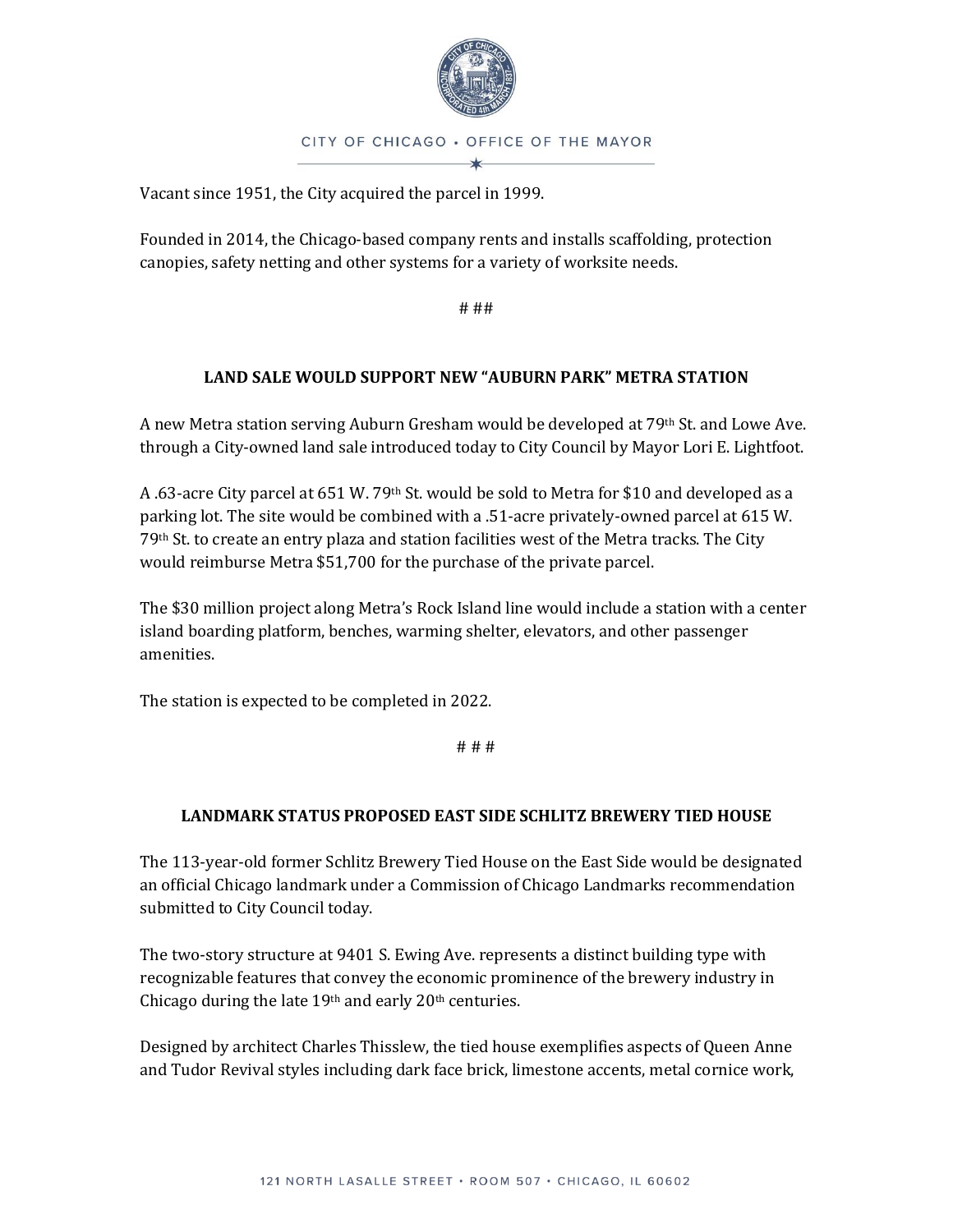

# CITY OF CHICAGO . OFFICE OF THE MAYOR

simple parapet wall at the upper cornice façade, course brick and flagstone masonry, and a terra cotta Schlitz globe insignia in its façade.

The Joseph Schlitz Brewing Co. was the most prolific builder of tied houses in Chicago, constructing at least 57 such taverns from the 1890s to the early 1900s. Like other brewery tied houses, Schlitz tied houses were essentially taverns that sold only the brand of beer to which they were "tied" to ensure exclusive placement of their products.

If approved by City Council, it would be the  $10<sup>th</sup>$  tied house landmark in Chicago.

# # #

# **ZONING AMENDMENT WOULD ALLOW FOR DESIGN GUIDELINES IN SPECIAL CHARACTER OVERLAY DISTRICTS**

New design guidelines would protect and guide development in communities with distinctive characteristics that do not meet the criteria for landmark status under a zoning amendment introduced to City Council today by Mayor Lori E. Lightfoot.

The amendment would allow for future special character overlay districts to establish specific design standards for new construction, exterior renovations, and additions so that new development would complement and protect the distinctive physical features and design characteristics of the district. The amendment would also encourage the rehabilitation of buildings with unique historical, architectural, or character-defining elements.

The design standards, exclusive to each overlay district, would be developed in conjunction with residents and property owners.

A special character overlay district is a zoning tool that allows for the application of specific regulations to a distinct geographic area by protecting such things as architectural styles, densities, heights of structures, and setback guidelines.

Currently, the City has 15 existing special character overlay districts that would not be impacted by the proposed zoning code modifications.

# # #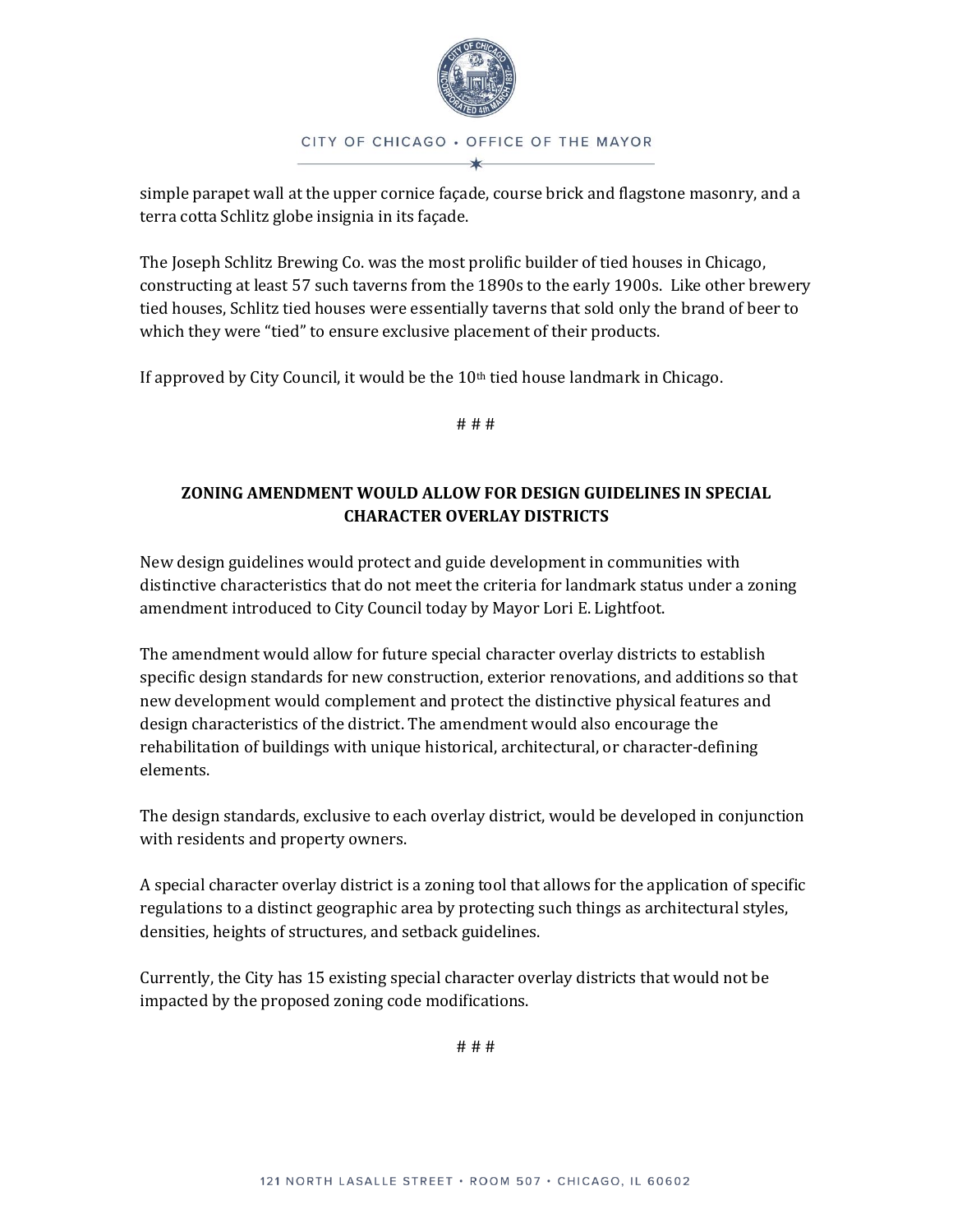

### **TIF PROPOSED FOR A PAIR OF CTA RENOVATION PROJECTS IN THE LOOP**

A pair of Chicago Transit Authority (CTA) infrastructure improvements in the Loop would be assisted with up to \$9.1 million in Tax Increment Financing (TIF) under a proposal introduced today to City Council by Mayor Lori E. Lightfoot.

The rehabilitation of the CTA elevated tracks at the east and west approach positions to the Lake Street Bridge over the Chicago River would be supported with \$7 million in TIF financing. The work would include new rails, switch points, signal systems, and related elements. The project would be coordinated with the Chicago Department of Transportation's (CDOT) planned replacement of the movable bridge, which carries the CTA's Pink and Green lines. The balance of the \$8.2 million renewal project would be funded by the CTA. The bridge was originally constructed in 1916 and last renovated in 1995.

Improvements to the Monroe Street subway between Arcade and Marble places would be financed entirely with \$2.1 million in TIF funds. The work would include the replacement of street-level vent grates, updating the emergency lighting system, and the addition of new LED tunnel lighting. The station serves approximately 2.3 million Blue Line riders annually. Work on both projects is expected to be completed in 2022.

### # # #

# **LAND ACQUISITION AUTHORITY PROPOSED FOR HISTORIC LARAMIE STATE BANK BUILDING AND ADJACENT LAND IN AUSTIN**

A proposal introduced to City Council today by Mayor Lori E. Lightfoot would authorize the City's acquisition of eight privately-owned parcels to support the mixed-use redevelopment of a former bank building and adjacent land in Austin.

The .79-acre site at the northwest corner of Chicago and Laramie avenues includes five vacant lots, a vacant, one-story commercial building, and the 14,340 square-foot Laramie State Bank Building, a designated Chicago landmark.

Acquisition authority could be utilized in the event a selected developer is unable to finalize a purchase agreement with the private owners of the site, which consists of three parcels that include the two vacant buildings owned by John Young Sr. and Earline Ruffin and the five vacant parcels owned by Chicago Ave. LLC.